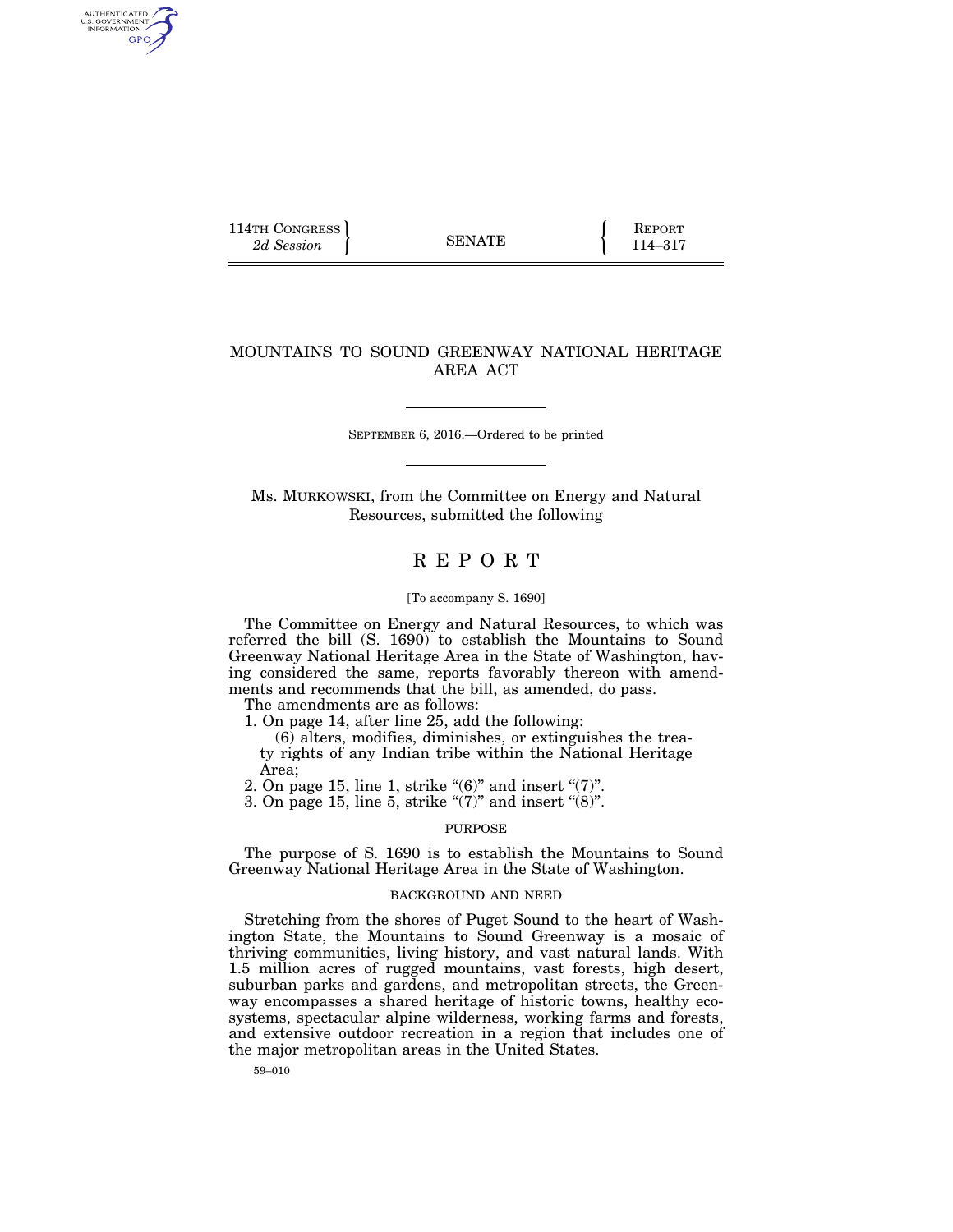Twenty years ago, a coalition of civic leaders and community activists came together around the need to preserve the Greenway and its natural and historical assets. During 2009 and 2010, the Mountains to Sound Greenway Trust (Trust) engaged stakeholders in discussions about the Greenway and potential opportunities for conserving and enhancing a sustainable balance into the future. In March 2012, the Trust completed a feasibility study on establishing the Mountains to Sound Greenway National Heritage Area.

#### LEGISLATIVE HISTORY

S. 1690 was introduced by Senators Cantwell and Murray on June 25, 2015. The Subcommittee on National Parks held a hearing on the measure on June 15, 2016.

Representative Reichert introduced similar legislation in the House of Representatives, H.R. 2900, on June 25, 2015.

In the 113th Congress, Senators Cantwell and Murray introduced similar legislation, S. 2602, on July 15, 2014. A hearing was held by the Subcommittee on National Parks on July 23, 2014 (S. Hrg. 113–493). The authorization to establish the Mountains to Sound Greenway National Heritage Area was included as part of the text of S. 2602, which was ordered reported by the Senate Committee on Energy and Natural Resources on November 13, 2014 (S. Rept. 113–300).

The Committee on Energy and Natural Resources met in open business session on July 13, 2016, and ordered S. 1690 favorably reported as amended.

#### COMMITTEE RECOMMENDATION

The Senate Committee on Energy and Natural Resources, in open business session on July 13, 2016, by a majority voice vote of a quorum present, recommends that the Senate pass S. 1690, if amended as described herein. Three Senators requested that their votes be recorded as follows:

NAYS

Mr. Barrasso Mr. Risch

Mr. Lee

#### COMMITTEE AMENDMENTS

During its consideration of S. 1690, the Committee adopted amendments to clarify that nothing in this Act alters, modifies, diminishes, or extinguishes the treaty rights of any Indian tribe within the National Heritage Area.

#### SECTION-BY-SECTION ANALYSIS

#### *Section 1. Short title*

Section 1 contains the short title, ''Mountains to Sound Greenway National Heritage Area Act''.

#### *Section 2. Purposes*

Section 2 contains the purpose of the bill, to recognize the national significance through preservation, interpretation, and promotion of the natural, cultural, historical, scenic, and recreational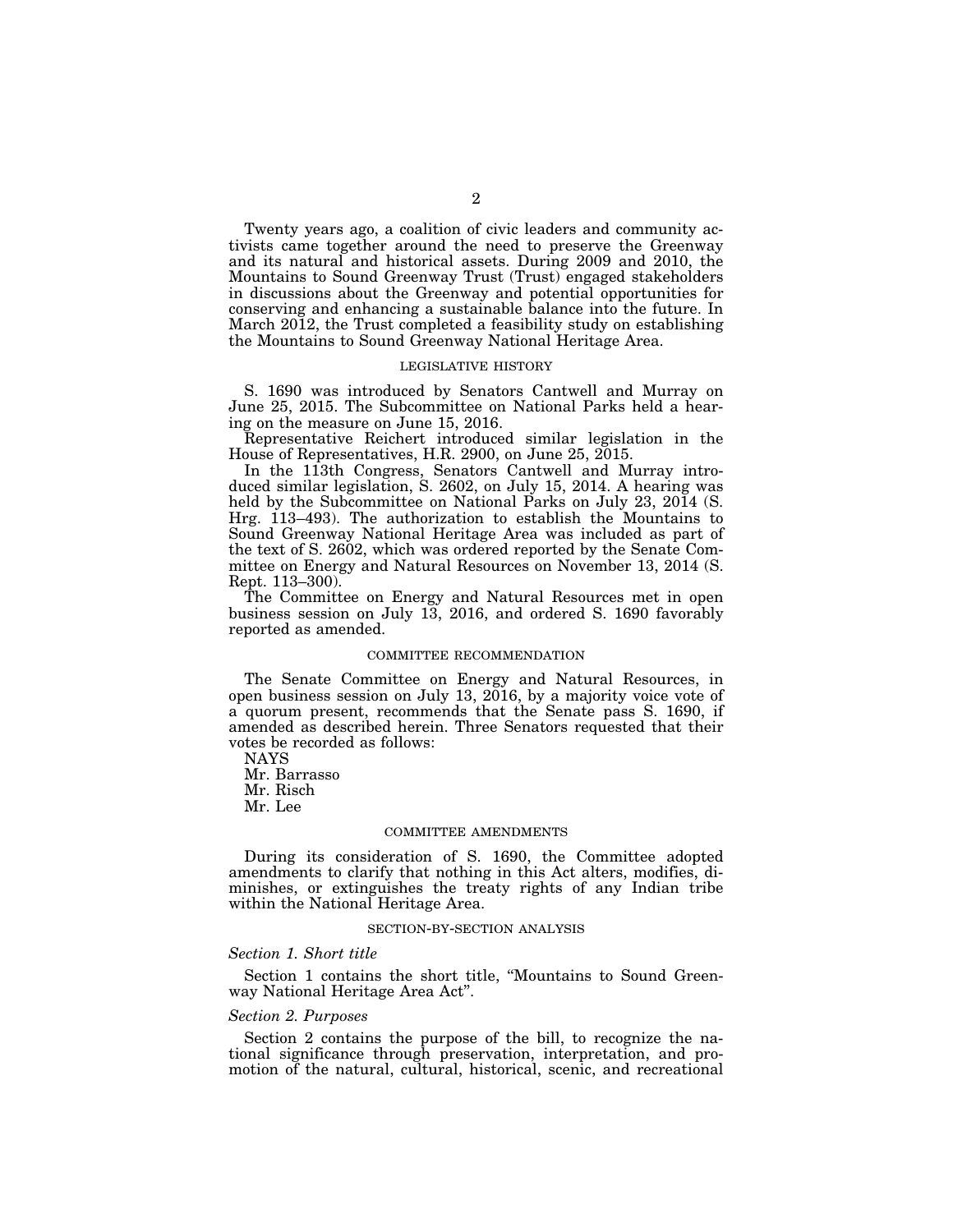resources of the Mountains to Sound Greenway National Heritage Area.

#### *Section 3. Definitions*

Section 3 contains key definitions.

#### *Section 4. Mountains to Sound Greenway National Heritage Area*

Section 4(a) establishes the Mountains to Sound Greenway National Heritage Area in the State of Washington.

Subsection (b) identifies the boundaries of the National Heritage Area and allows for revision to the boundaries if the revision is proposed in the management plan, approved by the Secretary in accordance with section 4, Management Plan, and placed on file in accordance with subsection (c), Availability of Map.

Subsection (c) requires the map to be on file for public inspection in the offices of the National Park Service (NPS) and the local coordinating entity.

Subsection (d) recognizes the Trust as the local coordinating entity for the National Heritage Area.

#### *Section 5. Management plan*

Section 5(a) instructs the local coordinating entity to submit to the Secretary for approval a proposed management plan for the National Heritage Area no later than three years after the date of enactment of this Act.

Subsection (b) identifies requirements of the management plan to be implemented by the local coordinating entity to include: an integrated and cooperative approach for protection and interpretation of the natural, cultural, historic, scenic, and recreational resources of the National Heritage Area; take into consideration State and local plans such as inventories of property resources, related themes, and significance of the property; and produce comprehensive policies, strategies, and recommendations for funding and management of the National Heritage Area. In addition, the local coordinating entity develops actions that government, private organizations, and individuals agree to take to protect and manage the National Heritage Area. The entity also implements a program to carry out the management plan and solidifies partnerships and ongoing collaboration and commitments for the first five years of operation of the National Historic Area. The role of the NPS and other Federal, State, and local programs to carry out the management plan are identified and developed. Intergovernmental and interagency cooperative agreements, an interpretive plan, and funding sources are significant components also needed to protect and support the resources of the National Heritage Area.

Subsection (c) establishes a deadline of three years after date of enactment of this Act for the local coordinating entity to provide proposed management plan to Secretary in order to be eligible for additional funding under the Act.

Subsection (d) directs the Secretary to approve or disapprove the management plan no later than 180 days after receipt from the local coordinating entity. In consultation with the State, the Secretary shall apply criteria for approval based on whether or not local coordinating entity engaged diverse interests of the National Heritage Area through adequate opportunity for public involve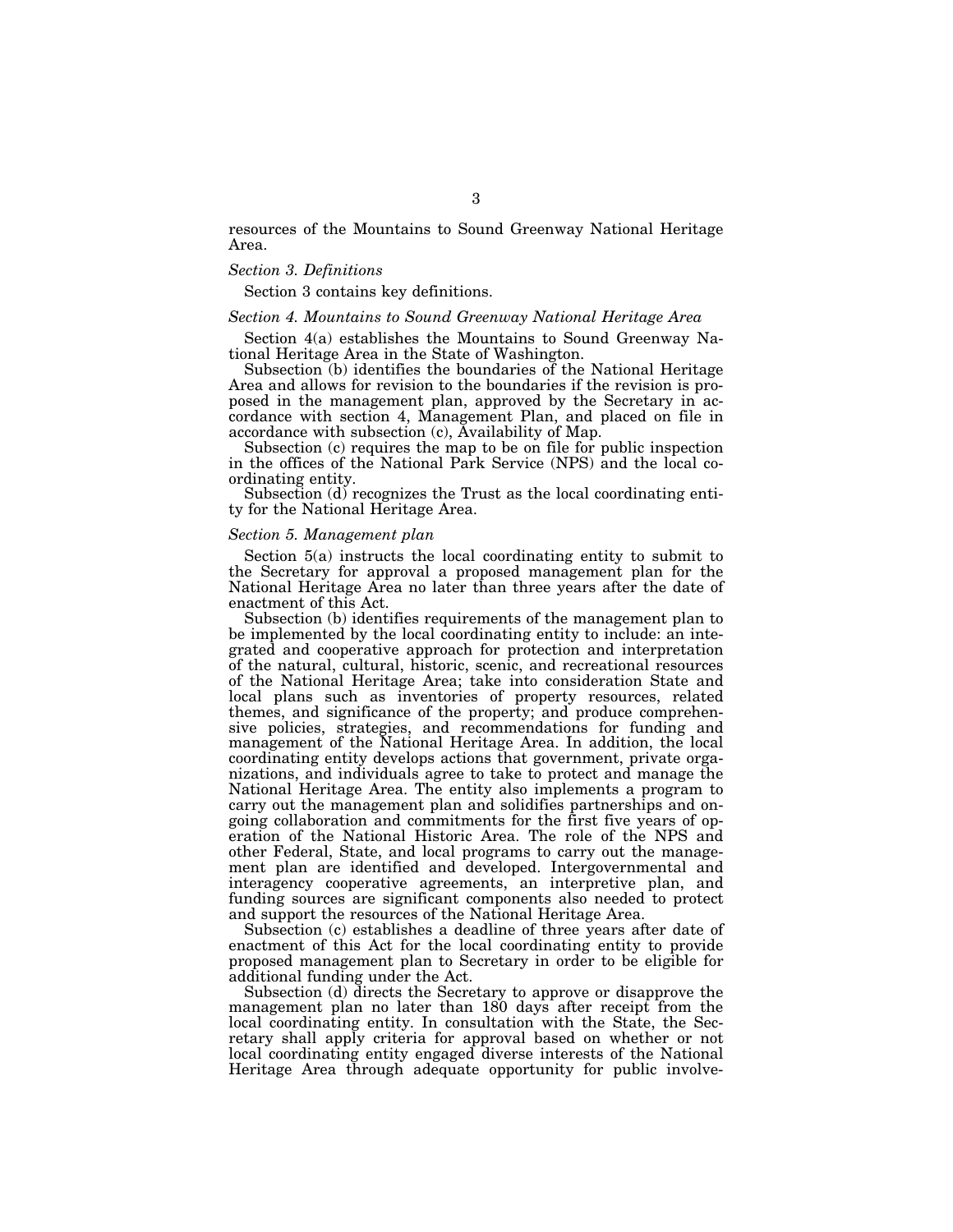ment, and that suitable protection of the National Heritage Area can be fulfilled. If the Secretary disapproves action, the local coordinating entity will be advised in writing, with recommendations for revision of the management plan, and the Secretary will review revised management plan no later than 180 days after receipt of proposed revisions. The Secretary has the discretion to approve or disapprove amendments to the management plan that make a substantial change to the plan, and will also only allow the local coordinating entity to use Federal funds to carry out any amendments to the plan after approval of the amendments are granted.

#### *Section 6. Administration*

Section 6(a) permits the Secretary through the local coordinating entity to enter into cooperative agreements and make grants to the State or political subdivision of the State, nonprofit organizations, and other persons; hire and compensate staff considered as subject matter experts on historical protection and heritage programming; accept money or services provided under any other Federal law or program; enter into contracts for goods or services; and serve as a catalyst for any other activity that furthers the purposes of the National Heritage Area and is consistent with the management plan.

Subsection (b) requires the local coordinating entity to coordinate with a variety of sources to include diverse units of government, regional planning and nonprofit organizations, businesses, and individuals, as well as conduct meetings open to the public at least semiannually in preparation of a management plan to be submitted to the Secretary. The management plan must specify programs and projects to enhance resource values, interpretative exhibits, recreational and educational opportunities, public awareness, historic sites and buildings, clear and consistent signage, and partnerships to further the National Heritage Area. An annual report is to be prepared and submitted to the Secretary for any year for which Federal funds have been received. Contents of the report shall include all expenses, activities, income, expenditure of funds, and matching funds that are in support of the National Heritage Area. The local coordinating entity will require any organizations receiving funds to also make available to the Secretary all records concerning the expenditure of the funds.

Subsection (c) authorizes the Secretary and the Secretary of Agriculture to provide technical and financial assistance to the local coordinating entity in developing and implementing the management plan, and the charge to enter into cooperative agreements with State and local agencies, and other interested parties to carry out the Act.

Subsection (d) prohibits the local coordinating entity from using Federal Funds to acquire real property or any interest in real property.

#### *Section 7. Relationship to other Federal agencies*

Section 7(a) states that the authority of a Federal agency to provide technical or financial assistance under any other law has no impact on this Act.

Subsection (b) requires the head of any Federal agency to consult and coordinate with the Secretary and local coordinating entity in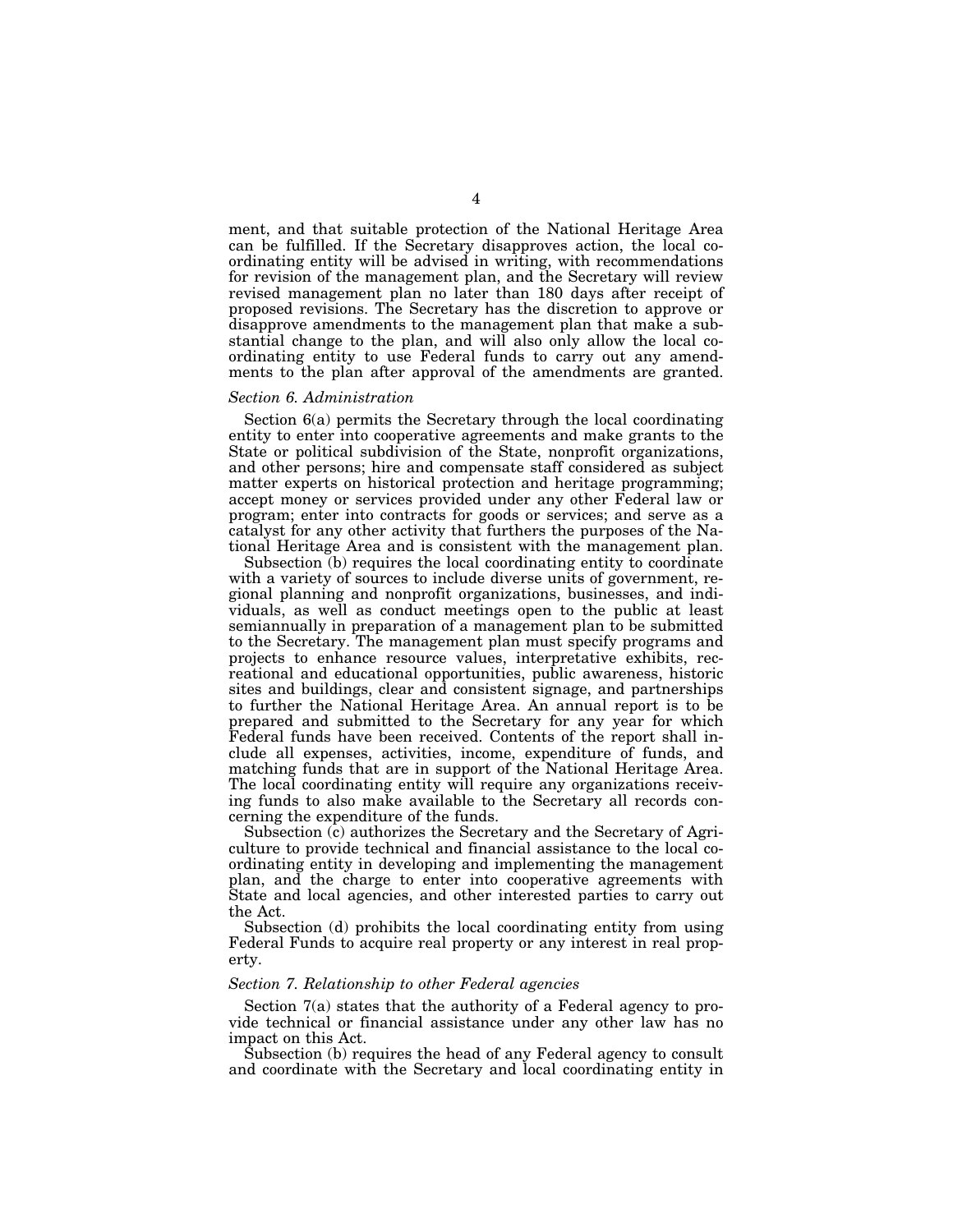planning activities that may have an impact on the National Heritage Area.

Subsection (c) affirms that any law or regulation authorizing a Federal agency to manage or use Federal land under the jurisdiction of the Federal agency is not modified, altered, or amended by this Act.

#### *Section 8. Private property and regulatory protections*

Section 8 specifies that property owners are not required to permit public access to their property; modify use or public access of property under any Federal, State, or local law; alter any duly adopted land use regulation, use plan, or regulatory authority; transfer any land use or regulatory authority to the local coordinating entity; authorize the reservation of water or water rights; modify, diminish, or extinguish the reserved treaty rights of any Indian tribe within the National Heritage Area; affect the jurisdiction of the State to manage fishing and hunting within the National Heritage Area; or held to be liable to any person injured on private property.

#### *Section 9. Evaluation and report*

Section 9(a) tasks the Secretary with conducting an evaluation and preparing a report of the accomplishments of the National Heritage Area not later than three years before the termination date of Federal funding.

Subsection (b) makes clear that the evaluation should include a review of the management and partnership structure for sustaining the National Heritage Area, a progress assessment of the local coordinating entity measuring goals and objectives of the management plan, and an analysis of investments including funding made by Federal, State, tribal, and local government and private entities, and the impact of these investments on the National Heritage Area.

Subsection (c) requires the Secretary to submit a report to the Committee on Energy and Natural Resources of the Senate and the Committee on Natural Resources of the House of Representatives that describes the findings and conclusions of the evaluation along with recommendations for the future role of the NPS with respect to the National Heritage Area.

#### *Section 10. Authorization of appropriations*

Section 10(a) authorizes \$10 million to be appropriated, of which not more than \$1 million may be authorized to be appropriated for any fiscal year to carry out the bill.

Subsection (b) denotes that amounts made available shall remain available until expended.

Subsection (c) requires not more than a 50 percent share of non-Federal funding or in-kind contributions of goods or services for any activity under the Act.

Subsection (d) specifies the authority of the Secretary to provide assistance for this Act terminates 15 years after the bill is enacted.

#### COST AND BUDGETARY CONSIDERATIONS

The following estimate of the costs of this measure has been provided by the Congressional Budget Office.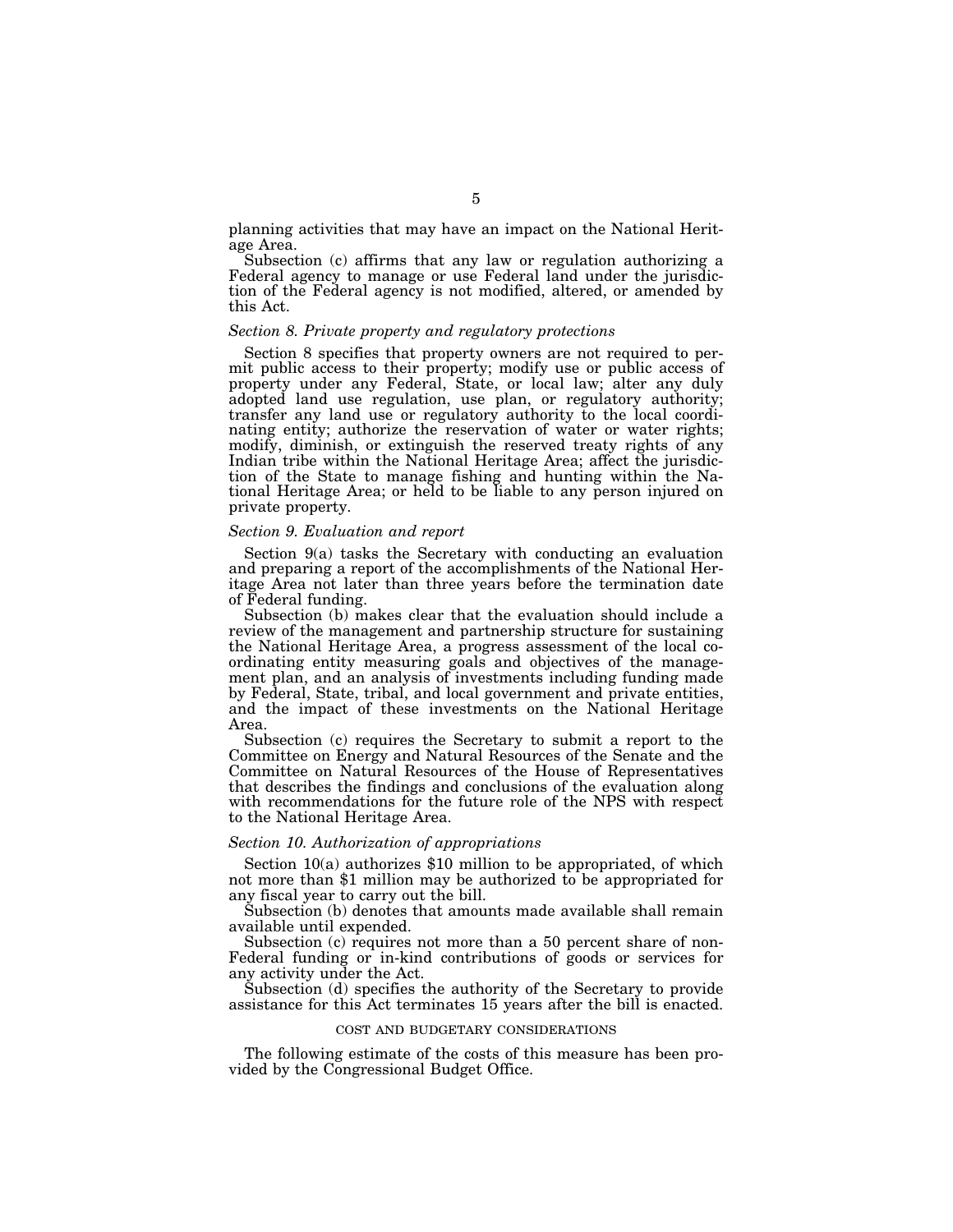# U.S. CONGRESS, CONGRESSIONAL BUDGET OFFICE, *Washington, DC, September 1, 2016.*

Hon. LISA MURKOWSKI,

*Chairman, Committee on Energy and Natural Resources, U.S. Senate, Washington, DC.* 

DEAR MADAM CHAIRMAN: The Congressional Budget Office has prepared the enclosed cost estimate for S. 1690, the Mountains to Sound Greenway National Heritage Area Act.

If you wish further details on this estimate, we will be pleased to provide them. The CBO staff contact is Jon Sperl.

Sincerely,

#### KEITH HALL.

#### Enclosure.

#### *S. 1690—Mountains to Sound Greenway National Heritage Area Act*

S. 1690 would establish approximately 1.5 million acres of land in the state of Washington as the Mountains to Sound Greenway National Heritage Area. The bill would direct the National Park Service (NPS) to select a local entity to develop a plan to manage lands within the proposed heritage area, subject to the agency's approval. Finally, the legislation would authorize the appropriation of \$10 million over a 15-year period to cover the agency's oversight costs and to provide assistance to the local entity that will manage the heritage area.

Based on information from the NPS on the costs for oversight of existing heritage areas, CBO expects that the agency would spend between \$150,000 and \$300,000 annually to review the proposed management plan, provide assistance to the local management entity, and carry out other routine activities related to overseeing the proposed heritage area. Thus, CBO estimates that implementing S. 1690 would cost \$1 million over the 2017–2021 period and an additional \$3 million in later years.

Enacting the legislation would not affect direct spending or revenues; therefore, pay-as-you-go procedures do not apply.

CBO estimates that enacting S. 1690 would not increase net direct spending or on-budget deficits in any of the four consecutive 10-year periods beginning in 2027.

S. 1690 contains no intergovernmental or private-sector mandates as defined in the Unfunded Mandates Reform Act. Any costs to state, local, or tribal entities resulting from designation of the greenway as a National Heritage Area, including cost-sharing contributions, would be incurred voluntarily.

The CBO staff contact for this estimate is Jon Sperl. The estimate was approved by H. Samuel Papenfuss, Deputy Assistant Director for Budget Analysis.

#### REGULATORY IMPACT EVALUATION

In compliance with paragraph 11(b) of rule XXVI of the Standing Rules of the Senate, the Committee makes the following evaluation of the regulatory impact which would be incurred in carrying out S. 1690. The bill is not a regulatory measure in the sense of impos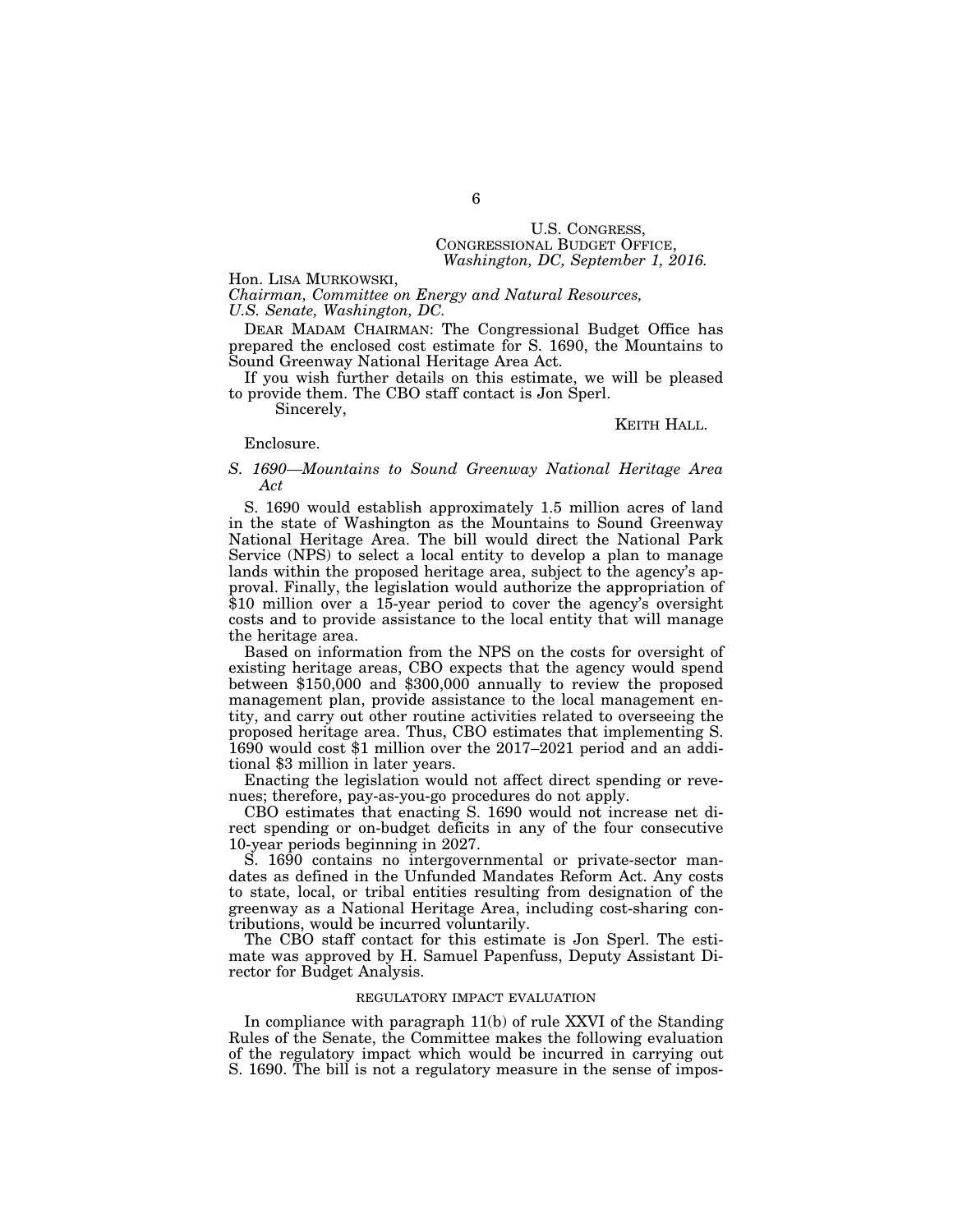ing Government-established standards or significant economic responsibilities on private individuals and businesses.

No personal information would be collected in administering the program. Therefore, there would be no impact on personal privacy.

Little, if any, additional paperwork would result from the enactment of S. 1690, as ordered reported.

#### CONGRESSIONALLY DIRECTED SPENDING

S. 1690, as ordered reported, does not contain any congressionally directed spending items, limited tax benefits, or limited tariff benefits as defined in rule XLIV of the Standing Rules of the Senate.

#### EXECUTIVE COMMUNICATIONS

The testimony provided by the National Park Service at the June 15, 2016, Subcommittee on National Parks hearing on S. 1690 follows:

STATEMENT OF DR. STEPHANIE TOOTHMAN, ASSOCIATE DI-RECTOR, CULTURAL RESOURCES, PARTNERSHIPS, AND SCIENCE, NATIONAL PARK SERVICE, DEPARTMENT OF THE INTERIOR

Mr. Chairman, thank you for the opportunity to present the Department of the Interior's views on S. 1690, a bill to establish the Mountains to Sound Greenway National Heritage Area in the State of Washington.

The Department supports enactment of S. 1690 as the proposed Mountains to Sound Greenway National Heritage Area has been found to meet the National Park Service's interim criteria for designation as a national heritage area.

However, along with designating any new national heritage areas, the Department recommends that Congress pass national heritage area program legislation. There are currently 49 designated national heritage areas, yet there is no authority in law that guides the designation and administration of these areas. Program legislation that establishes criteria to evaluate potentially qualified national heritage areas and a process for the designation, funding, and administration of these areas would provide a muchneeded framework for evaluating proposed national heritage areas. It would offer guidelines for successful planning and management, clarifying the roles and responsibilities of all parties, and standardize timeframes and funding for designated areas. The Department also notes that newly authorized national heritage areas will compete for limited resources in the Heritage Partnership Program. The President's FY17 Budget proposes \$9.4 million for the current 49 areas. The authorization of additional national heritage areas will leave less funding for each individual national heritage area.

The Mountains to Sound Greenway National Heritage Area would include lands within King and Kittitas Counties stretching from Snoqualmie Pass to Seattle. The pro-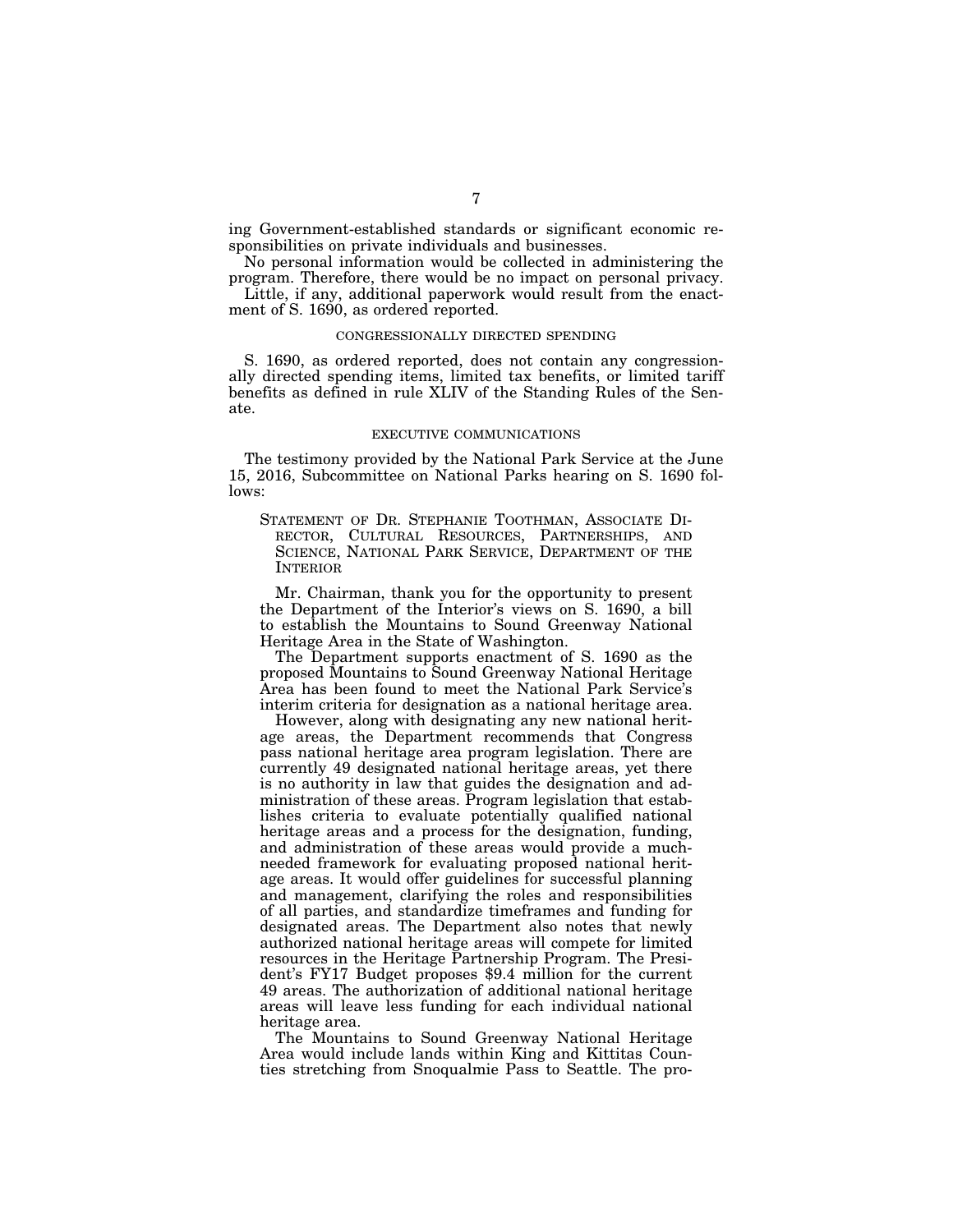posed local coordinating entity would be the nonprofit corporation Mountains to Sound Greenway Trust.

Initially, NPS review of the *Mountains to Sound Greenway National Heritage Area Feasibility Study* completed by the Mountains to Sound Greenway Trust (Trust) in March 2012, found that the study did not meet the NPS *Interim National Heritage Area Feasibility Study Guidelines.* In a subsequent May 27, 2014, *Addendum* the Trust provided a revised statement of national importance; themes and a list of associated resources; a summary of traditions, customs, beliefs and folk life; and a boundary justification.

The proposed Mountains to Sound Greenway National Heritage Area is important for its association with the expansion of our national transportation system and creation of our modern timber industry. It tells the story of how the Northern Pacific and Milwaukee railroads, and later the Sunset Highway and Interstate 90, created the final section of a historic transportation corridor that wove the Northwest into the nation's fabric, opened up trade between the United States and Asia, and led to development of the industrial timber practices in use today .

Although by 1850 the Puget Sound area was part of the United States, the Cascade Range isolated this region with its abundant natural resources and sheltered deep-water ports from the rest of the nation. In 1864, the Northern Pacific Railroad was chartered by President Lincoln. Constructed along a Native American pathway through the nearly impassible Snoqualmie Pass, it reached Seattle 20 years later. This railroad connection from the Eastern seaboard and the Great Lakes to the western most reaches of the continental United States reinforced the newlydrawn American-Canadian border. The city of Seattle grew into a booming hub for shipbuilding and trade of foreign goods and the region's own wealth of natural resources, opening the country's first trade routes on the Pacific Rim. Rail towns sprung up along the main lines, mill and coal towns on the spurs, while piers stretched into Puget Sound, attracting immigrant workers whose descendants live in the region today.

The Milwaukee Road crossed the Cascades in the early 1900s, pioneering tunneling and electrification techniques that allowed the high speed electric trains to carry Japanese silk, the nation's most precious rail commodity after gold and silver bullion, to New York. But the Milwaukee Road made its money carrying passengers to ski, hike and climb at Snoqualmie Pass. The conservation ethic that developed in the region from enjoyment of the region's natural beauty is strongly held today.

Washington's modern economy has developed directly from the Northern Pacific Land Grant used to build the railroad. In place of public financing, the railroad received the largest federal land grant in American history—40 million acres—every other square mile of land in a checkerboard pattern up to forty miles on either side of the rightof-way. This consolidated ownership, along with the steam